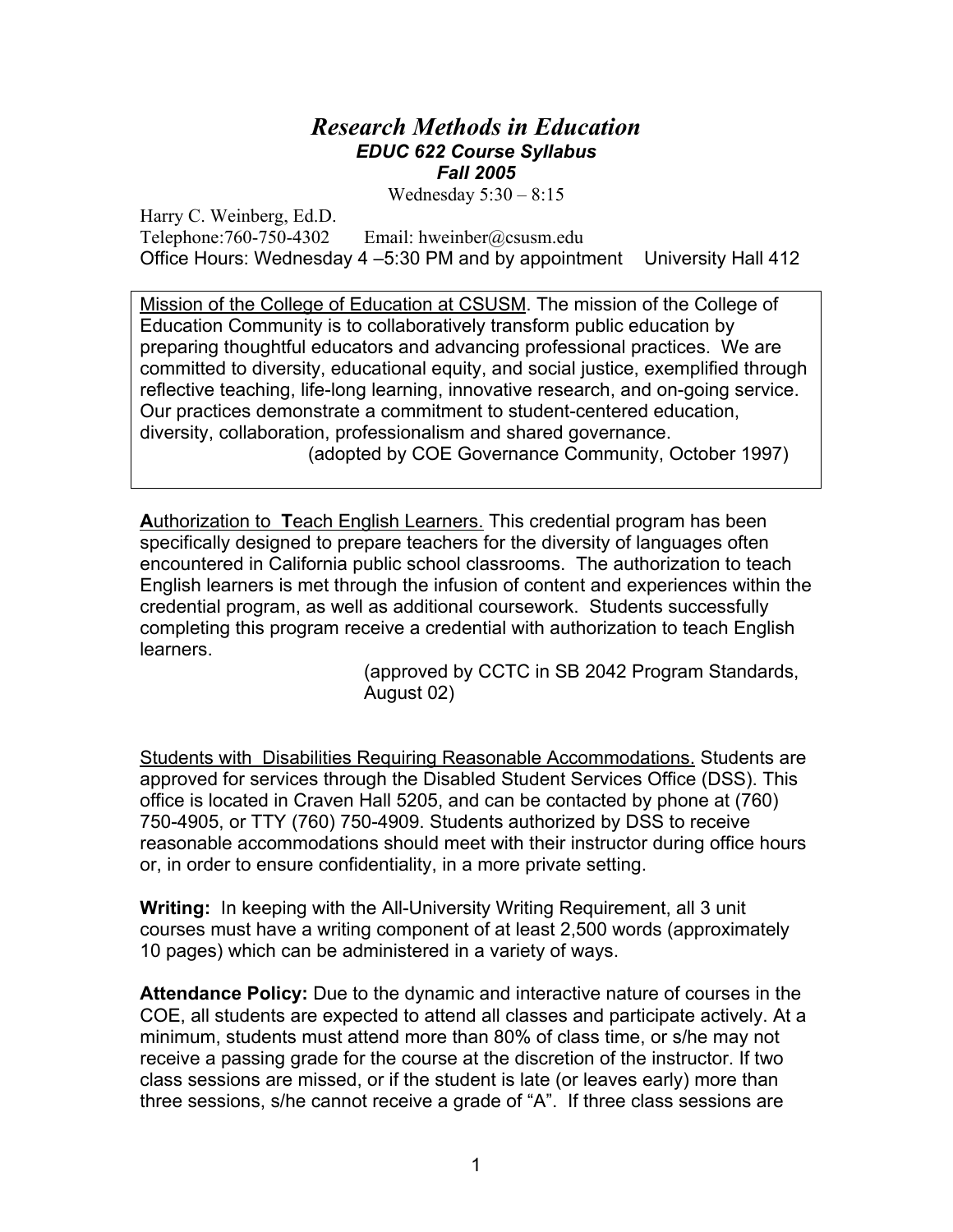missed, the highest possible grade that can be earned is a "C+". If extenuating circumstances occur, the student should contact the instructor as soon as possible to make appropriate arrangements.

**COURSE DESCRIPTION:** This course is designed to introduce educational practitioners to the fields of educational research and evaluation. As such, it explores quantitative and qualitative methods of designing and conducting research and evaluation in the context of classroom settings. It further examines measurement, assessment, common statistical techniques and methods for critiquing research and program evaluation studies.

**COURSE OBJECTIVES:** This course enables students to become effective, confident consumers of research and evaluation by providing a foundation of knowledge in the area of research methods that will enable them to read research and program evaluation reports with enough understanding to determine a study's merits. In addition, students will write a research proposal for a thesis or project that will fulfill the requirements for earning a Masters in Education. Therefore students will:

- Develop a working understanding of research methods and designs for educational settings;
- $\Box$  Enhance their practical understanding of both quantitative and qualitative research methods;
- $\Box$  Be able to analyze the strengths and limitations of educational research studies;
- $\Box$  Be able to determine the appropriate use of educational research in addressing student achievement issues in schools;
- $\Box$  Be able to refer to appropriate sources to find the answers to research and evaluation problems and produce a comprehensive review of the literature; and
- Design a proposal for a Masters thesis or project with a clear connection to educational leadership.

## **REQUIRED TEXTS:**

*Educational Research: Planning, Conducting and Evaluating Quantitative and Qualitative*  John W. Creswell

*Publication Manual of the American Psychology Association, Fifth Edition*.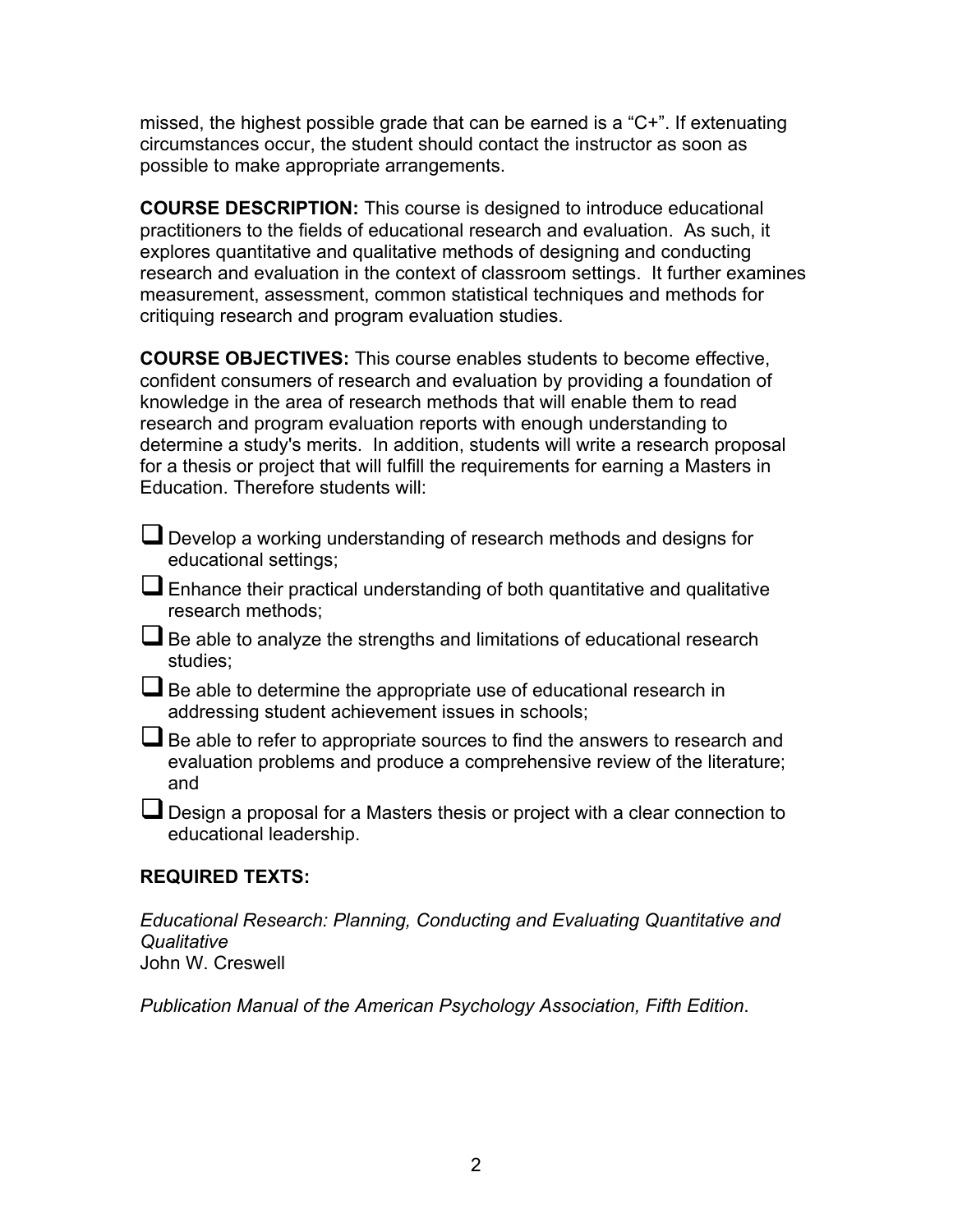#### **GRADING CRITERIA:**

**A** = 90 -100 points **B** = 80 - 89 points **C** = 70 - 79 points **D** = 60 - 69 points

#### **WRITTEN ASSIGNMENTS:**

1 Journal Article - Read, review and summarize **one journal article**, reporting on primary source research. Papers should be no more than two pages, 1 inch margins, 12 font, Times New Roman. Include name of journal, author(s) and title of article. Include research problem, highlights of the literature review, elements of the research design/methodology and describe the findings of the research and why those findings are important to educators. Include three questions you have about the research. Observe APA guidelines. (5 pts) **Due September 14 Submit a hard copy as well as a Word document as an attachment.**

2. ERIC Search - Collect 20 abstracts on **a topic** of interest to you and turn in a summary of the abstracts. Papers should be no more than two pages, 1 inch margins, 12 font, Times New Roman. Attach abstracts. (10 pts) **Due September 21**

3. Literature Review - Do a Lit Review on **a topic**, utilizing **primary sources** – Prepare a review of no more than 5 pages, 1 inch margins, 12 font, Times New Roman Include a minimum of 10 sources from at least 7 different authors. Observe APA guidelines. Attach a reference page at the end of the review. This page can be the sixth page of your paper. (15 pts).

**Due October 5-- Submit a hard copy as well as a Word document as an attachment.** 

4. Submission of "Statement of the Problem" Section of Research Proposal – See #5a below for elements of the Research Problem.

Three-four pages, 1 inch margins, 12 font, Times New Roman. Your research problem must have a leadership implication(s). State it overtly. Apply the "so what" test discussed in class. (15 pts)

Due October 26-- **Submit a hard copy as well as a Word document as an attachment.**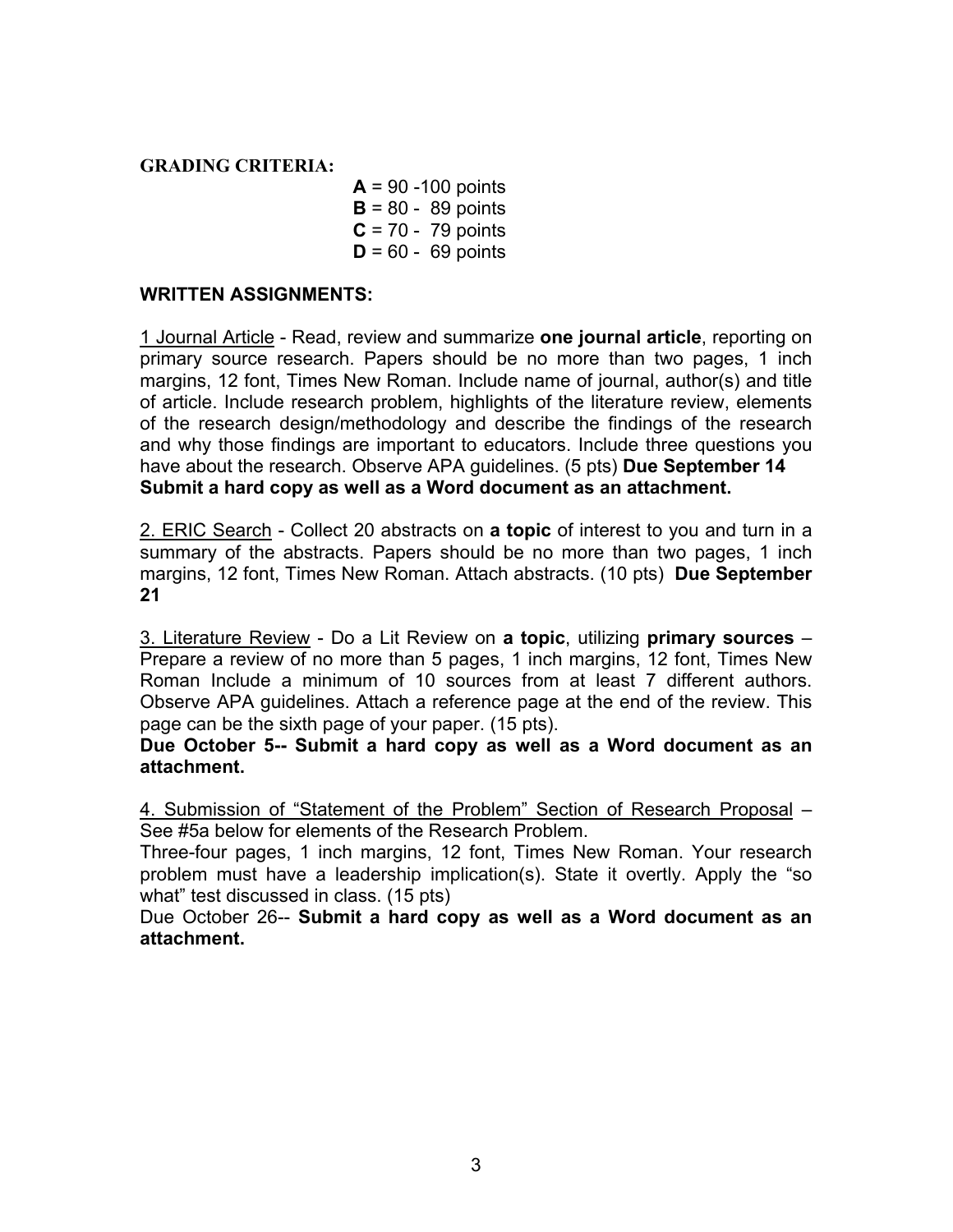5. Research Proposal - Prepare a formal research proposal (30 pts)

a. "Statement of the Problem" - ("Narrative hook" intro to topic, the research problem which includes implication(s) for leadership, justification of the importance of the problem, deficiencies in what we know, and identification of audiences who will potentially benefit from your research study. See p.65-76 in Creswell) These elements of the "Statement of the Problem" were completed in assignment #4.

Expand that narrative to include the purpose statement and research question(s) following the guidance of Creswell on pages 116-118. For quantitative studies, include the hypothesis and research objectives.

- b. Review of Literature (Based on the review submitted on October 13 and expanded to include 15 sources from at least 10 different authors.)
- c. Proposed Methodology
- d. References
- e. Appendices
- ◆ Time Schedule
- ♦ Budget
- ♦ Instruments
- ♦

#### **Due November 30 – Submit a hard copy as well as a Word document as an attachment.**

6. Presentation-Present proposal (10 pts) **November 30 and December 5** 

7. Class Participation – Students are expected to prepare and contribute their insights and questions to the conversations during class. (15 points)

8. Oral Reports—Current issues in education and implications for research. (up to 10 bonus points)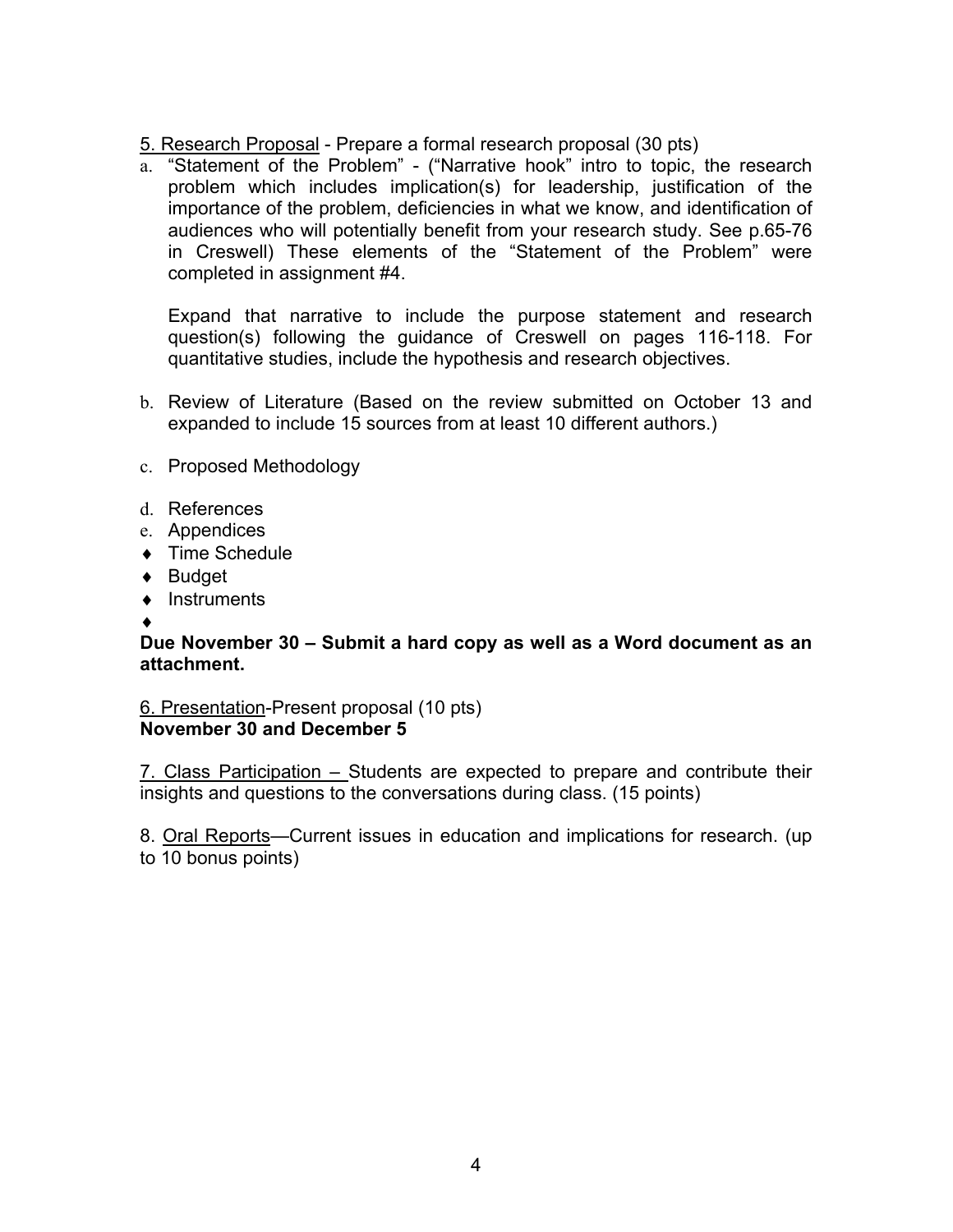## **CLASS MEETING ASSIGNMENTS**

The primary text, *Educational Research,* contains the core information that will be the subject of class activities. Students are encouraged to prepare short answers to questions at the end of each chapter. Web based resources may also be introduced based on student need and interest.

The APA Manual is primarily a reference book, but should be brought to class each session.

Students will be referred to other on-line sources of information as specific interests are identified throughout the class meetings.

#### *Please note: Adjustment to the syllabus may be made by the professor during the course.*

#### **August 31-- Introduction, Syllabus, Course Overview**

.

#### **September 7-- Locating and Reviewing Related Literature: Brick and Mortar and Internet**

Orientation to Kellogg Library Resources for Research Meet in the library at the entrance at 5:30 PM sharp.

#### Assignment: 1. Read Creswell Chapter 4 pp. 78-114

2. Arrive with two to three TOPICS you have tentatively identified as ones you may want to pursue for your thesis or project. These topics will provide a starting point in your research practice.

#### **September 14-- An Introduction to the Process of Research**

Assignment: 1. Read Creswell Chapter 1 pp. 2 -37 Assignment # 1 Due

#### **September 21-- Quantitative and Qualitative Approaches**

Be prepared to discuss you journal article (Assignment #1) Assignments:

1. Read Creswell Chapter 2 pp. 38-57 and pp. 257-281

#### **September 28-- The Ethics of Research, Protection of Human Subjects and Identifying a Research Problem**

Assignment: 1. Read Creswell pp. 11-12 and pp. 150-153

- 2. Visit http://www.csusm.edu/research/IRB.htm and familiarize yourself with CSUSM Institutional Review Board policies
- 3. Assignment # 2 Due.
- 4. Bring draft of Statement of the Problem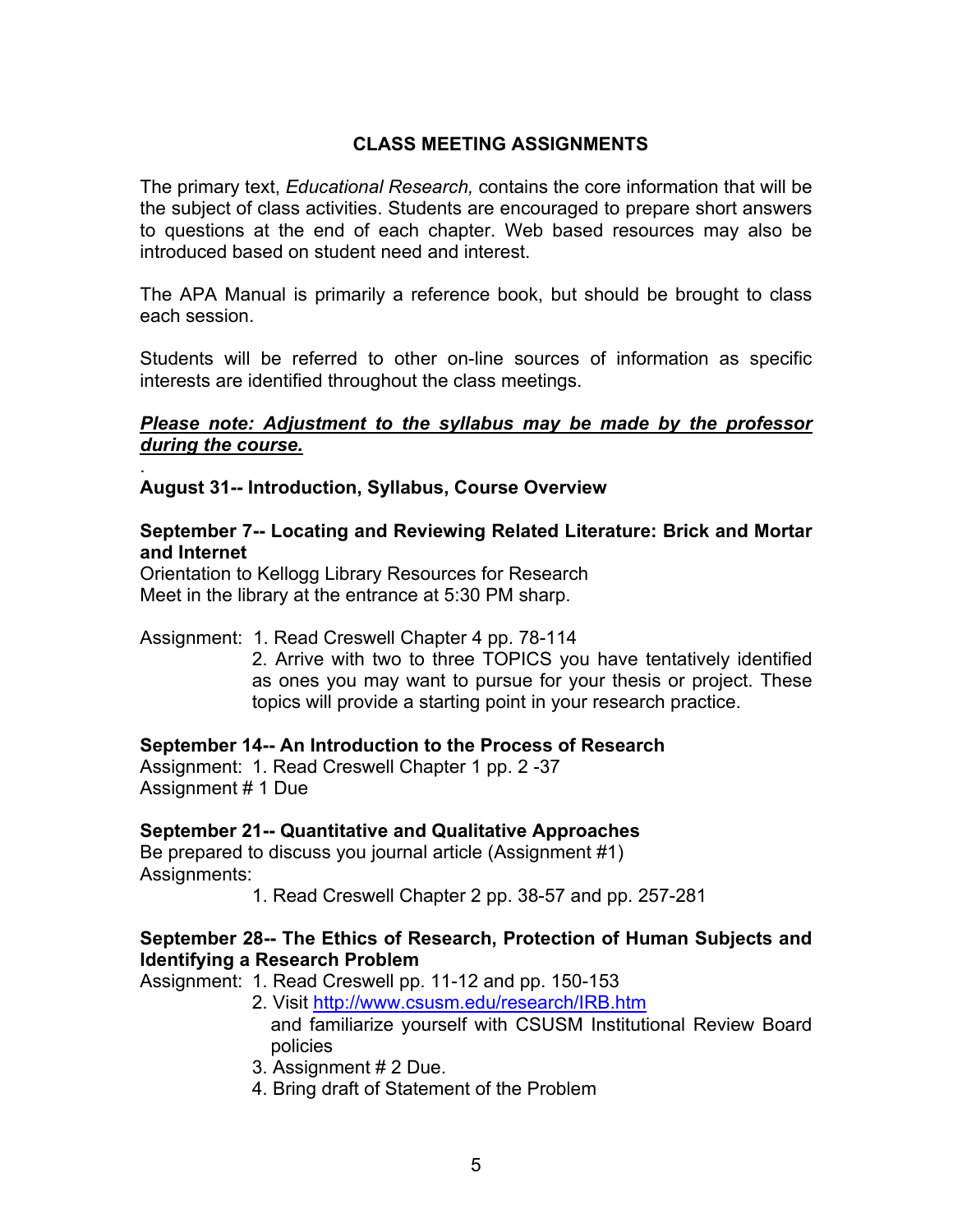#### **October 5-- Identifying a Research Problem; Specifying a Purpose, Research Questions and Hypotheses**

Assignment: 1. Read Creswell pp.60-77 and pp. 115 –143 2. Assignment 3 due.

#### **October 12—Dr. Jennifer Jeffries**

# **October 19-- Collecting Quantitative Data**

Assignment: Creswell pp. 144-173

### **October 26-- Analyzing and Interpreting Quantitative Data Part 1**

 Assignment: 1.Creswell pp. 174-201 Assignment # 4 Due

### **November 2-- Analyzing and Interpreting Quantitative Data Part 2**

Assignment: 1.Creswell pp. 174-201

#### **November 9-- Collecting Qualitative Data**

Assignment: 1. Read Creswell pp. 202-229

2. Peruse Part III of Creswell and identify 2 of the 8 designs you would like further discussed in class.

#### **November 17-- Analyzing and Interpreting Qualitative Data**

Assignment: Read Creswell pp. 230-256

## **November 24-- Individual Conferences As Needed**

#### **November 30-- Research Designs**

*,* Assignment: 1. Read Creswell per identified interests

- 2. Assignment # 5 Due
- 3. Class presentations on your research proposal (5-7 minutes)

#### **December 7-- Research Designs**

Assignment: Read Creswell per identified interests of class. Continue Class Presentations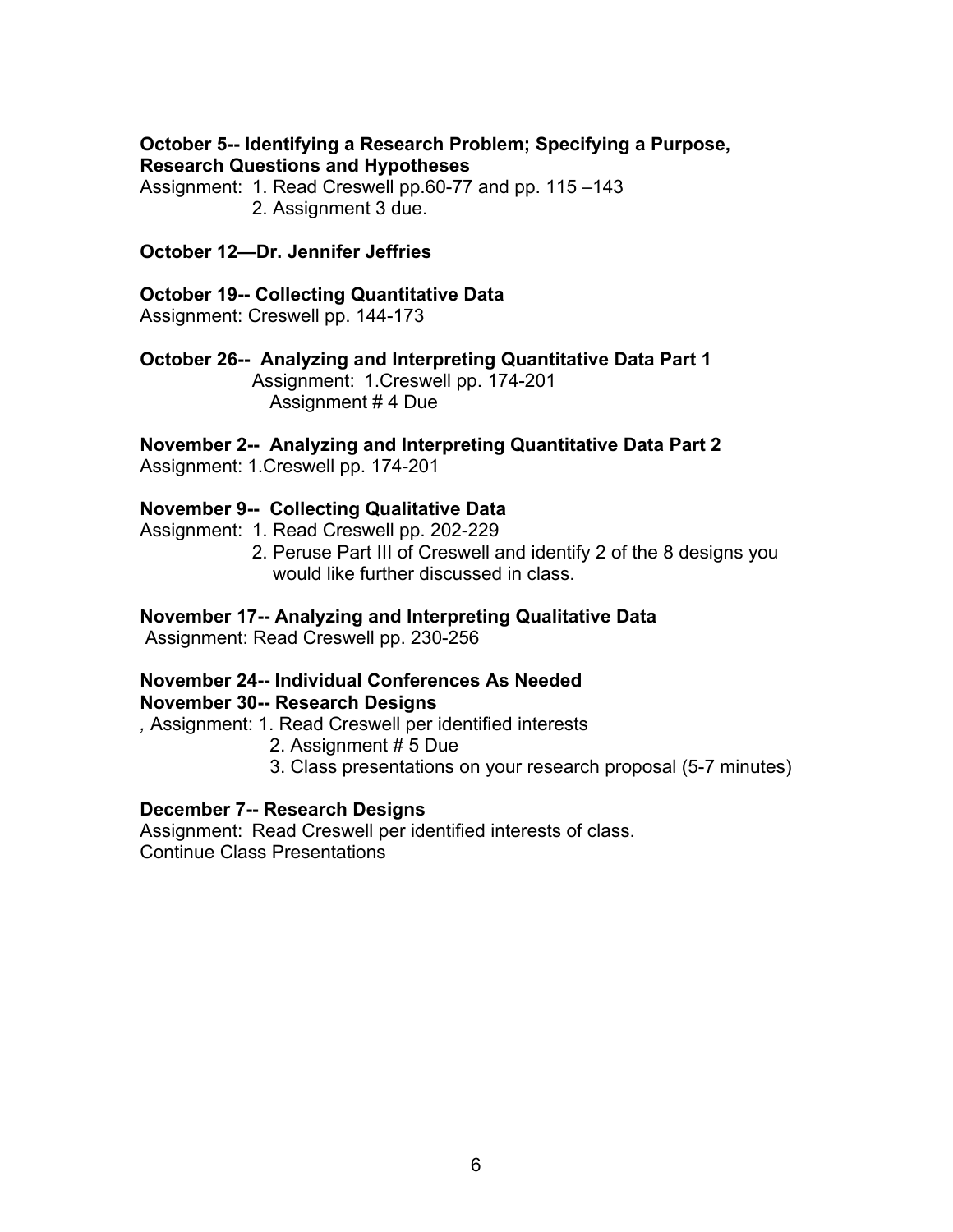#### SCORING FOR RESEARCH PROPOSAL

Proposals will be holistically scored according to the following rubric. All written work must be in APA format. In order to receive 35 points, research proposals must receive a score of 5 or 6.

6= The paper contains all required sections and attempts to answer the inquiry question posed by the author. The author demonstrates ease and facility in expressing ideas, observations, and feelings. The writing flows smoothly and naturally, and is understandable. The author stays on topic. The writing shows development of ideas that are interesting or provocative and creates a vivid image of thoughts or feelings through the use of details. The writing demonstrates insightful and reflective thinking. The author uses lively and concrete language appropriate to the paper's purpose. The author clearly communicates the leadership implications of the proposed study. The author observes all elements of APA rules.

5= The paper contains all required sections and attempts to answer the inquiry question posed by the author. The author demonstrates ease and facility in expressing ideas, observations, and feelings. The writing flows smoothly and naturally, and is understandable. The author generally stays on topic. The writing shows development of ideas that are interesting or provocative but may not create a vivid image of thoughts or feelings. The author explores ideas, but may be unwilling to take risks or to reshape his or her thoughts. The writing may demonstrate insightful and reflective thinking that is implied or stated. The author communicates the leadership implications of the proposed study. The author observes most elements of APA rules.

4= The paper contains all required sections and attempts to answer the inquiry question posed by the author. The author demonstrates proficiency in expressing ideas, observations, and feelings. The writing is generally understandable and coherent, but lacks complete coherence. The main idea may shift and be difficult to follow. He or she develops ideas in a somewhat predictable fashion but shows some exploration of thoughts. The author may attempt to convey interesting ideas or vivid images, but fails to develop ideas fully. The writing may show some evidence of insightful and reflective thinking. Leadership implications of study are vague. The author observes some elements of APA rules.

3= The paper contains some of the required sections and attempts to answer the inquiry question posed by the author. The author develops few ideas and thoughts, and has difficulty expressing his or her ideas in a fluent manner. The author may construct rambling sentences or lists of ideas, is sometimes confused, and frequently presents an unfocused collection of generalized details. He or she makes weak or ineffective attempts to explore or create vivid impressions. The writing rarely shows evidence of insightful or reflective thinking. Leadership implications of study are unclear. Use of APA rules is haphazard.